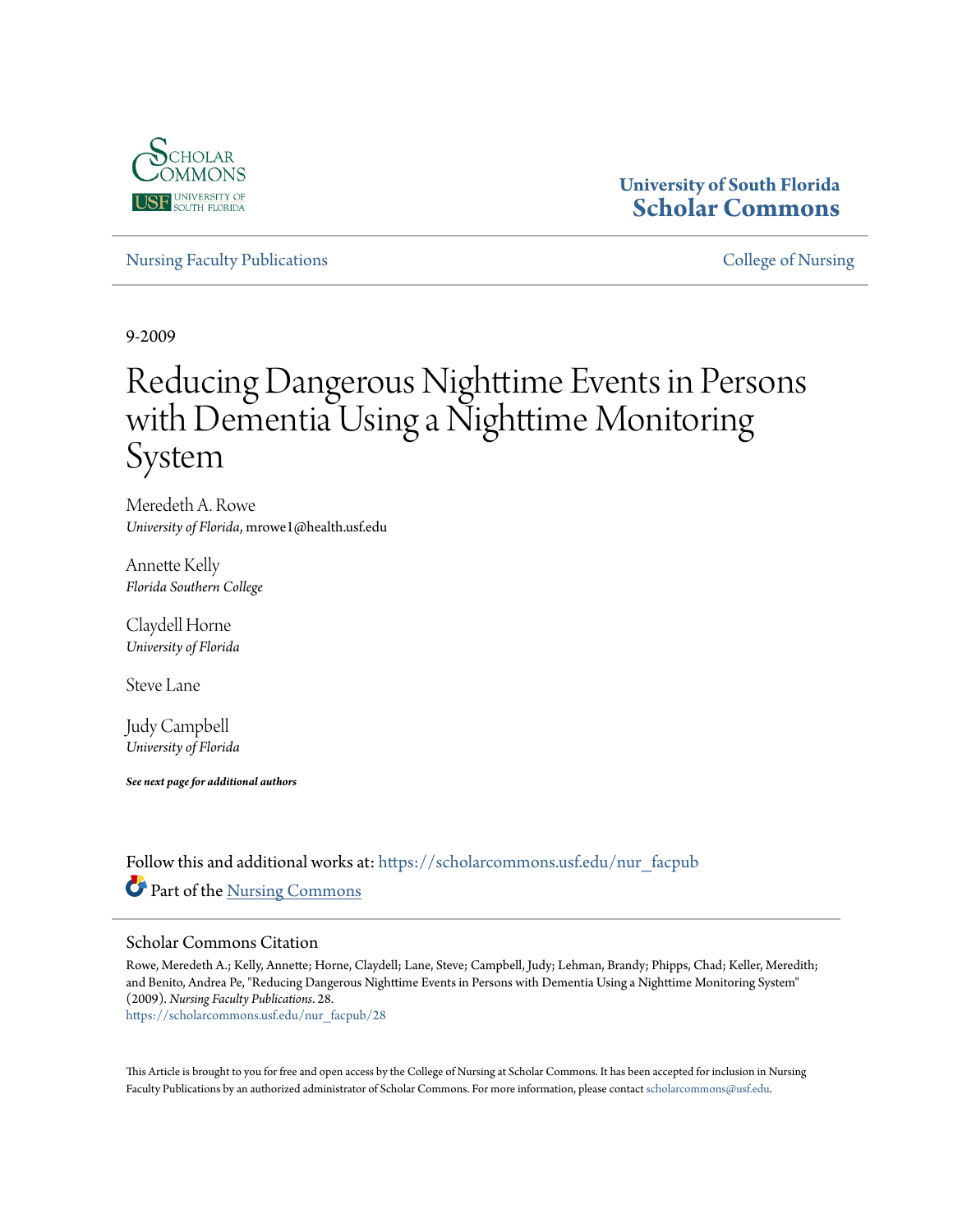# **Authors**

Meredeth A. Rowe, Annette Kelly, Claydell Horne, Steve Lane, Judy Campbell, Brandy Lehman, Chad Phipps, Meredith Keller, and Andrea Pe Benito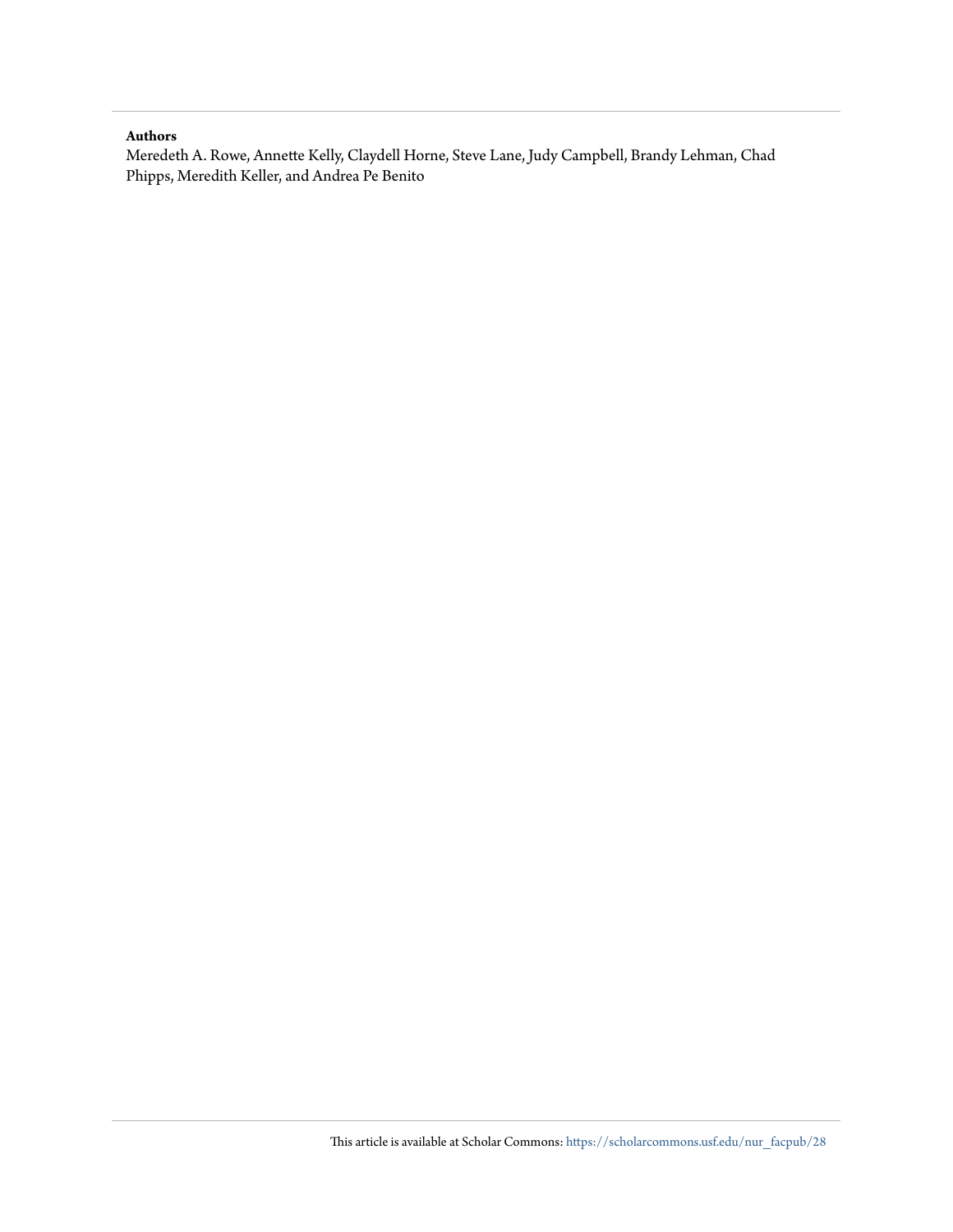

# NIH Public Access

**Author Manuscript**

*Alzheimers Dement*. Author manuscript; available in PMC 2010 September 1.

Published in final edited form as:

*Alzheimers Dement*. 2009 September ; 5(5): 419–426. doi:10.1016/j.jalz.2008.08.005.

# **Reducing Dangerous Nighttime Events in Persons with Dementia Using a Nighttime Monitoring System**

Meredeth A. Rowe, RN, PhD<sup>a</sup>, Annette Kelly, RN, PhD<sup>b</sup>, Claydell Horne, RN, PhD<sup>a</sup>, Steve Lane, PhD<sup>C</sup>, Judy Campbell, RN, PhD<sup>a</sup>, Brandy Lehman, RN, PhD<sup>d</sup>, Chad Phipps, RN, **BSN<sup>e</sup>, Meredith Keller, RN, BSN<sup>e</sup>, and Andrea Pe Benito, RN, BSN<sup>a</sup>** 

<sup>a</sup> College of Nursing, University of Florida, Gainesville, FL, 32610 USA

<sup>b</sup> Florida Southern College, Lakeland, FL 33801

<sup>c</sup> Amron Corporation, McLean, VA 22101

<sup>d</sup> University of South Florida, Tampa, FL 33620

e United States Navy, Nurse Corps

# **Abstract**

**Background—**Nighttime activity, a common occurrence in persons with dementia, increases the risk for injury and unattended home exits, and impairs the sleep patterns of caregivers. Technology is needed that will alert caregivers of nighttime activity in persons with dementia to help prevent injuries and unattended exits.

**Methods—**As part of a product development grant, a randomized pilot study was conducted to test the effectiveness of a new night monitoring system designed for informal caregivers to use in the home. Data from 53 subjects were collected at 9 points in time over a 12-month period regarding injuries and unattended home exits that occurred while the caregiver slept. Nighttime activity frequently resulted in nursing home placement.

**Results—**The night monitoring system proved a reliable adjunct to assist caregivers in managing nighttime activity. A total of 9 events (injuries or unattended home exits) occurred during the study with 6 events occurring in the control group. Using intent-to-treat analysis, there was no difference between the groups. However, in a secondary analysis based on use of the intervention, experimental subjects were 85% less likely to sustain an event than control subjects.

**Conclusion—**When nighttime activity occurred, it resulted in severe injuries sometimes associated with subsequent nursing home placement. The night monitoring system represents a new technology that caregivers can use to assist them in preventing nighttime injuries and unattended home exits in care recipients with dementia.

# **Keywords**

Alzheimer's disease; dementia; nighttime activity; sleep; caregivers; injury; technology; monitoring system

Corresponding Address: P.O. Box 100187, University of Florida, Gainesville, FL 32610, 352-273-6396, 352-273-6536 – fax, mrowe@ufl.edu.

**Publisher's Disclaimer:** This is a PDF file of an unedited manuscript that has been accepted for publication. As a service to our customers we are providing this early version of the manuscript. The manuscript will undergo copyediting, typesetting, and review of the resulting proof before it is published in its final citable form. Please note that during the production process errors may be discovered which could affect the content, and all legal disclaimers that apply to the journal pertain.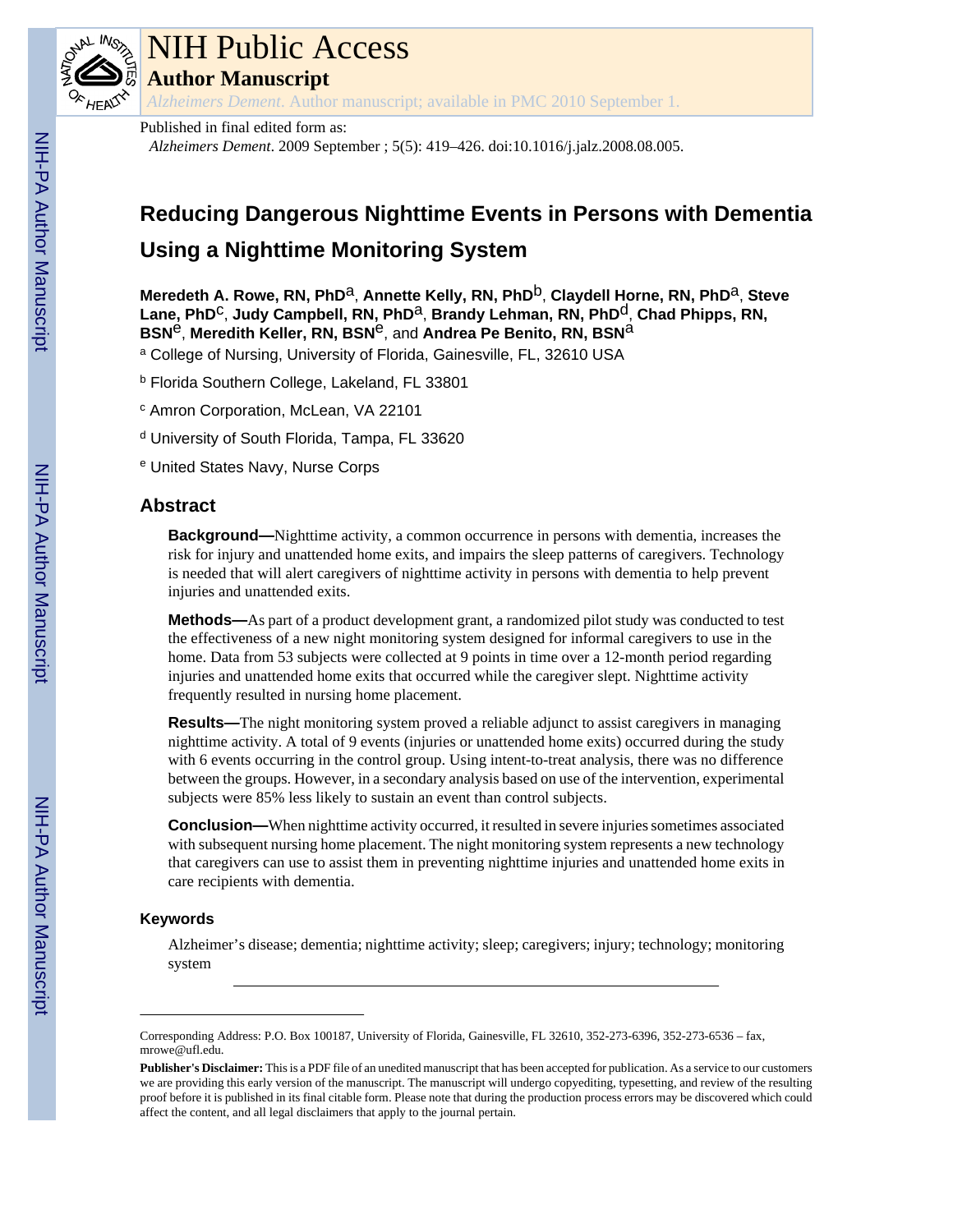# **1. Introduction**

Currently in the U.S., approximately 5.2 million individuals have Alzheimer's disease, a number projected to reach 10 million by midcentury.<sup>1</sup> More than 70% of these individuals live at home and receive care from family members.<sup>2</sup> The choice of placing a loved one in an institutional setting for care is generally a last resort because it takes a tremendous emotional toll on both caregivers and the person with dementia (PWD), and is a significant financial encumbrance on families and on private and government insurance programs.<sup>3,4</sup> Although delaying nursing home placement was rated as an extremely important issue for dementia caregivers,<sup>5</sup> approximately 70% of caregivers report the predominant reason they opt for nursing home placement is the ongoing sleep disruption they suffer as a result of PWDs' erratic nighttime activity.<sup>6–8</sup> Profound changes occur in the sleep-wake cycle of PWDs, including increases in time awake and number of awakenings during the night. $9-11$  In a large sample study, Craig (2005) found that sleep disturbance occurred in 54% of a community-dwelling sample, and caregivers reported this as one of the most stressful neuropsychiatric symptoms. <sup>12</sup> In a recent review, sleep disturbances in PWDs are reported to occur in 19–54% of PWDs and in 53–68% of caregivers.<sup>13</sup>

### **1.1. Consequences of nighttime activity**

In addition to an increased risk of nursing home placement, PWDs are at risk for injury or unattended home exits when active during the night.<sup>14</sup> In a study on injuries resulting in an emergency room visit that occurred in PWDs living at home, 40% of injuries happened during the nighttime hours and all injuries occurred as a result of a fall.<sup>15</sup> In 70% of cases, the primary type of injury was fracture/dislocation, most often involving the hip (40%), with injuries occurring throughout the house. Eight percent of nighttime injuries occurred outside after the PWD left the home. A sobering finding was that most individuals (62%) were not able to return home after hospitalization and required nursing home placement.<sup>13</sup>

In another study of PWDs who had become lost in the community, researchers found that almost one quarter of these individuals left their homes or care settings during the evening and nighttime.16 Moreover, 39% of PWDs who died after becoming lost in the community left during nighttime hours, indicating that lack of supervision during night hours can have devastating consequences.<sup>17</sup>

## **1.2. Solutions to assist in prevention of untoward effects of nighttime activity**

Interventions directed at improving sleep in PWDs have successfully reduced, but not eliminated nighttime awakenings.<sup>11,18</sup> Thus these strategies by themselves will not eliminate the need for caregiver supervision during the night. Gaugler and colleagues (2000) found that institutional placement was less likely to occur when family members provided night respite for the primary caregiver.<sup>19</sup> This lends support to the importance of developing strategies that can assist caregivers in managing nighttime activity.

Currently there are no specific systems or devices to assist caregivers in preventing untoward events (injuries or unattended exits) during the night hours. Potentially, caregivers could use electronic alerts designed for home security or other purposes. For instance, an intercom system designed to assist parents hear an infant cry can be used to hear the activity of a PWD sleeping in a separate room. However, the sounds of a PWD rising from a bed may be too quiet to awaken the caregiver. Another option is to use free-standing door alarms (that sound when a door is opened) or home security systems. These alarms are widely available, but the sound is generally loud and may cause agitation or distress in the PWD. Furthermore, they do little to prevent injuries that may occur since the caregiver is not alerted until a door is actually opened.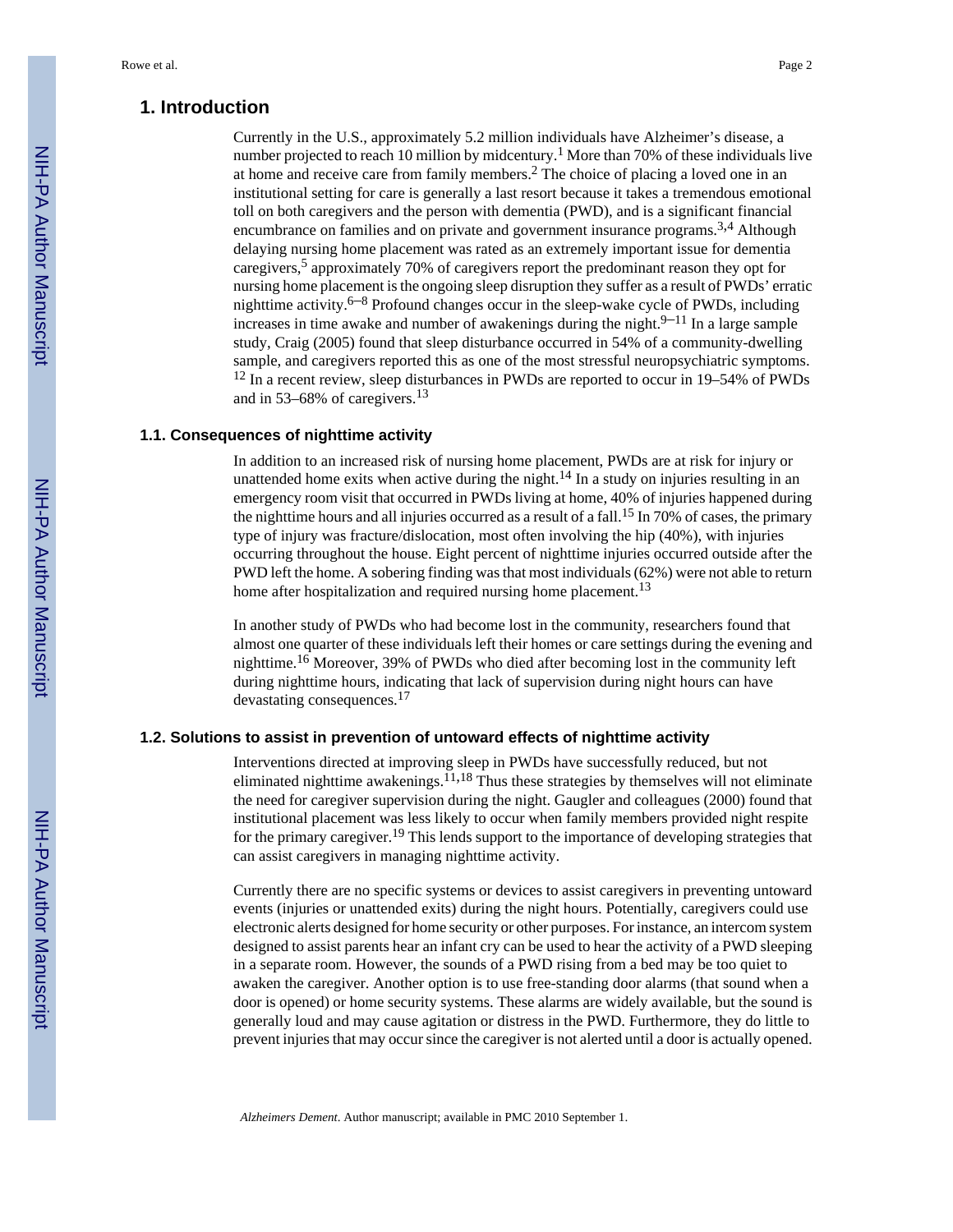#### **1.3. Study purpose**

The purpose of the study was to develop a system specifically designed to alert caregivers when care recipients left their beds and then track them as the recipients moved about the house. After product development and a reliability study, a controlled pilot study was conducted to test the system's effectiveness with caregivers during the night (or during other periods when caregivers sleep). Details about the night monitoring system (NMS) can be accessed elsewhere.  $20$  In the controlled pilot study, the research questions were:

- **1.** Are caregivers satisfied with the NMS?
- **2.** Are untoward events (injuries and unattended home exits) decreased when the NMS is used during caregiver sleep as compared to a control group?

# **2. Methods**

# **2.1. Design**

A pretest-posttest control group repeated measures design was used. Data were collected at baseline and then in months 2, 3, 4, 5, 6, 8, 10, and 12. Both PWDs and caregivers were recruited into the study, with caregivers providing most of the information. Once recruited, caregivers were randomly assigned to receive the NMS (experimental group) or to the control group. The control group received payment (\$15.00) each time data were collected, assistance with registration to the SafeReturn program, and some education material on topics not related to the intervention, such as coping with holidays and understanding the diagnosis of dementia. (The Safe Return program is administered by the Alzheimer's Association to assist in recovering individuals who have become lost in the community.)

Briefly, the NMS uses a home security system platform plus a bed occupancy sensor to provide information to the caregiver regarding the whereabouts of the PWD.<sup>20</sup> A text, voice and alarm sound are played when the PWD leaves the bed; then location announcements are made as PWD moves through the home. An emergency alarm sounds if an outside door is opened. When the PWD returns to bed, an announcement is made and the system goes into hibernate mode until the individual arises again.

# **2.2. Participants**

Fifty-three dyads (caregivers and PWDs) were recruited, 26 dyads in the experimental group and 27 in the control group. The inclusion/exclusion criteria for caregivers were:

- **1.** primary caregiver in the home without provisions for professional care at night.
- **2.** care for an individual with a medical diagnosis of Alzheimer's disease or other dementia as reported by the caregiver.
- **3.** 21 years of age or older.
- **4.** had expressed concern about or reported nighttime activity in the PWD.
- **5.** had no physical impairments that would prevent caregiver from providing rapid assistance when alarms sounded (e.g., able to walk through the home without assistance).
- **6.** not undergoing active treatment for sleep disorders (e.g., using prescription sleeping medications on a nightly basis).
- **7.** able to speak and read English.
- **8.** no cognitive impairments (Mini-Mental State Exam  $2^1$  score  $> 27$ ).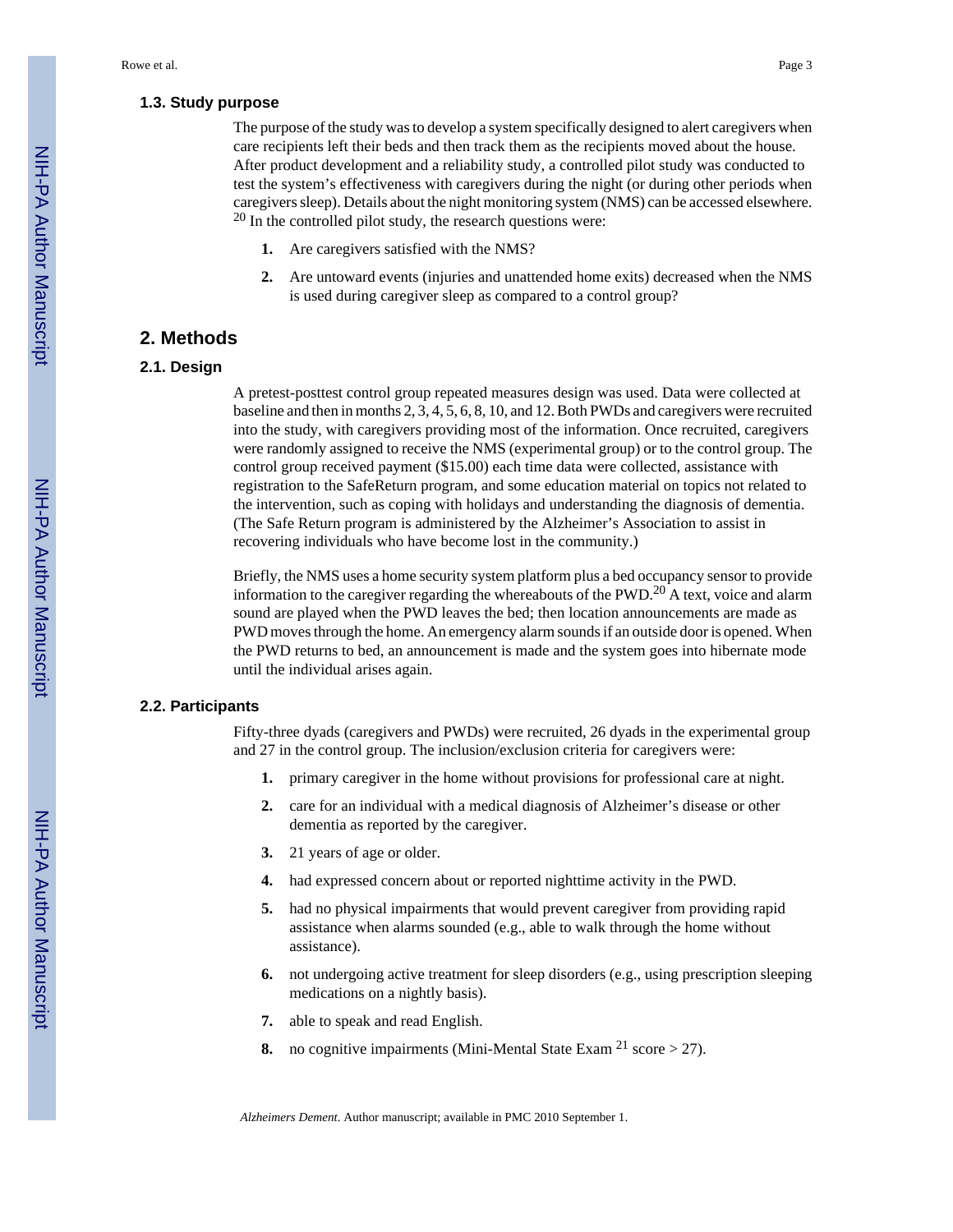The inclusion criteria for PWDs were a diagnosis of dementia (as reported by the caregiver), an MMSE score <23, and a history of regular nighttime awakenings.

Subjects were recruited through newspaper and newsletter advertisements, during presentations about the study at caregiver conferences and support groups, and through care providers at day care centers and home health agencies. Interested subjects contacted the researcher. A brief prescreening was conducted by phone to determine if the first seven inclusion/exclusion criteria were met. A home visit was then scheduled and data were collected on the remaining criterion. One potential caregiver subject scored too low on the MMSE and was not recruited into the study. In order to reduce the complexity of the informed consent document, consent was obtained after randomization to group. One potential subject signed a consent but did not participate in any data collection due to family concerns about study participation; no other subjects declined to participate after the introductory visit. One subject was lost to follow-up for unknown reasons and another subject was lost due to a household move. Of subjects who signed consents and had at least one data collection point, subsequent subject loss was due to institutional placement or death of the PWD. This is detailed in Table 1.

Because a major focus of the study was development of new technology, over-recruitment of minorities was attempted to ensure that all races/ethnicities could easily use the NMS. Unfortunately, in our geographic area we were unable to oversample the Hispanic population primarily because of the requirement that the caregiver read and speak English. We were, however, able to oversample the African-American population.

#### **2.3. Measures**

**System reliability—**Because any false negative (e.g., the event occurred but the system did not alarm) of the bed or exit door sensors could have significant consequences, subjects were instructed to call the researchers within 24 hours if this ever occurred, and these data were recorded. In addition, at each data collection point, the researchers asked the caregiver if any false negatives had occurred. For these events, data would be collected from the NMS automated log (system and sensor activation codes for last 100 events) and on the circumstances about the event (time, presence and location of caregiver, location of care recipient, and how caregiver identified false negative event). Researchers were to visit the home within 24 hours of a false negative to collect these data.

**Satisfaction with the NMS—**Satisfaction (usability, ease of use, effectiveness) with the technology was measured only in the experimental group using an adapted Quebec User Evaluation of Satisfaction with Assistive Technology questionnaire.<sup>22</sup> This questionnaire measures satisfaction with a technological device, and its validity has been previously reported. <sup>22</sup> The items were adapted to be more specific to the NMS and scored on a Likert-type scale with "0" indicating "not satisfied at all" and "5" indicating "very satisfied." This scale was administered at the 6- and 12-month data collection points. The alpha Cronbach of the 13-item scale was 0.91 at the 6-month point.

**Nighttime injuries—**At baseline, caregivers were asked to recall any injuries that occurred to the PWD during the previous 6 months. At subsequent data collections, caregivers were asked about any injuries that occurred since the last data collection point. Injuries were coded according to the American National Standards method of recording injuries.<sup>23</sup> The following data were collected: the nature of injury; the part of the body affected; the object, substance, exposure, or bodily motion that caused the injury; the event that directly resulted in the injury; and the time and place of the injury's occurrence.<sup>24,25</sup> An injury was considered nighttime if the caregiver reported being asleep at the time the injury occurred.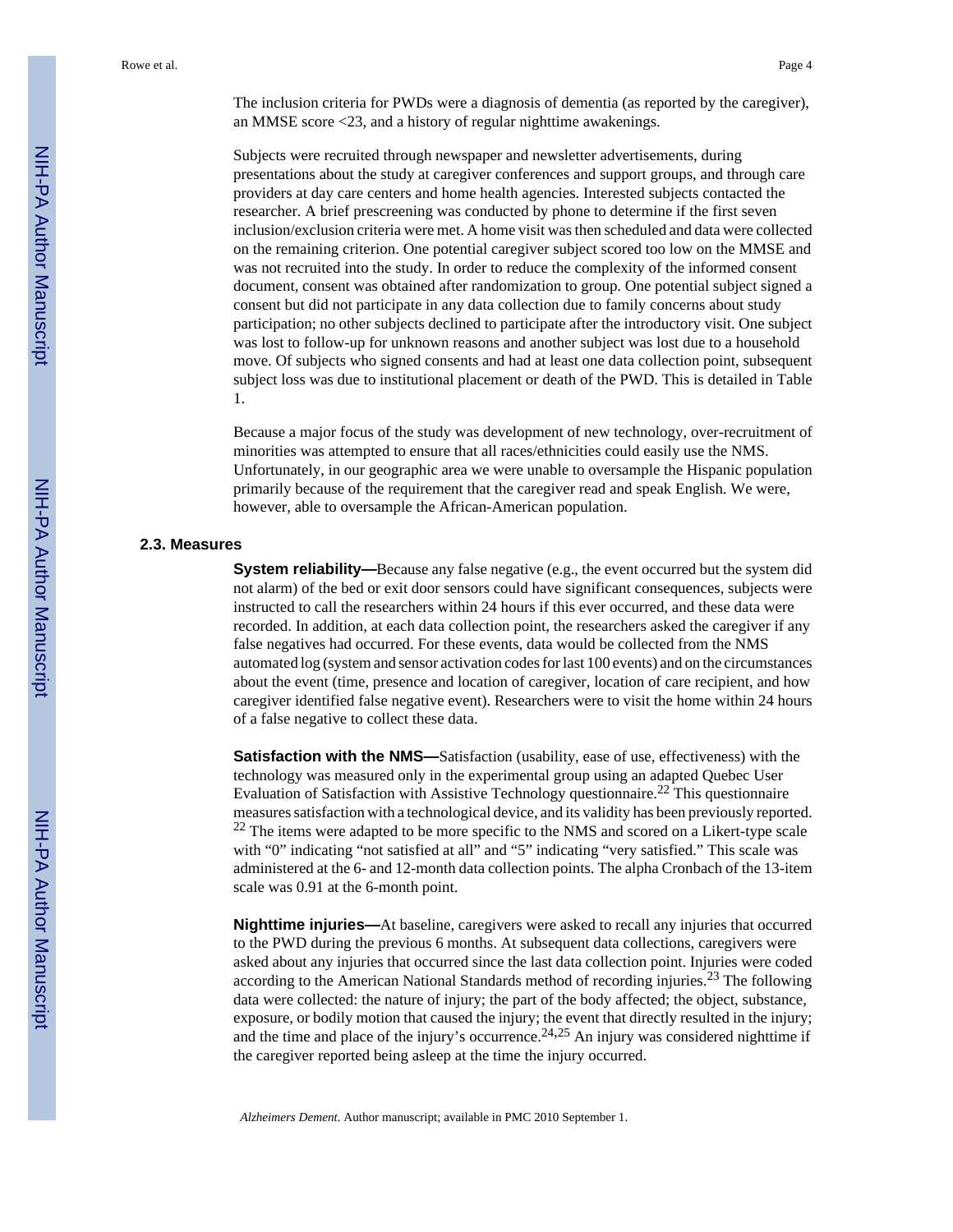**Unattended exits from the home—**An *unattended exit* was defined as the PWD walking completely through an outside door of the home. If the caregiver was notified of the exit by an alarm (either the NMS or pre-existing home security system), it was considered an interrupted exit. Caregivers were asked at baseline if there had been any unattended exits in the previous 6 months, then at each data collection if there had been an exit since the last data collection point. Data collected included time of exit, circumstances before the exit, whereabouts of the caregiver, amount of time gone, and information about any injuries sustained. Only nighttime exits were included in this analysis (i.e., those that occurred while the caregiver was asleep).

**Mechanisms to manage nighttime activity—**At baseline, caregivers were asked to describe measures they were currently using to ensure a safe environment for the PWD during the night. A checklist included the following items: changed door locks, changed where caregiver sleeps, used a monitor, and used respite care. Data were also collected on any additional measures used.

**Baseline variables—**Demographic variables of age, gender, and race/ethnicity were collected about both the caregiver and PWD. Data were also collected on caregiver education, occupation, employment status, and relationship to PWD. Caregivers also reported on the average number of nights per week and times per night they arose to supervise the PWD.

The shortened version of the Zarit Burden Interview was used to measure the burden/strain that caregivers feel in five dimensions—time-dependence, personal development, physical symptoms, social impact, and emotional burden.<sup>26</sup> The instrument consists of 12 items to be answered using a Likert-scale format. Reliability and validity have been supported in previous studies.26 The alpha Cronbach coefficient for this sample at baseline was 0.89.

The Neuropsychiatric Inventory – Questionnaire (NPI-Q) was used to measure the severity of behavioral symptoms of dementia.27 The questionnaire was completed by the caregiver at baseline, and the score indicating the overall severity of behaviors was used.

### **2.4. Procedures**

Assignment was managed by a college staff member not on the research team. When a caregiver was recruited, the researcher called that staff member who drew a slip of paper from an envelope indicating assignment to experimental or control group and then informed the researcher. Forty-five subjects were thus randomly assigned.

Four participants from a previously conducted prototype reliability study, who met inclusion/ exclusion criteria, were invited to participate in this study. All consented and were assigned to the experimental group since they already had an NMS. Baseline data on these subjects were collected prior to any system being installed.

Two participants were initially assigned to the experimental group, but chose to participate only if they were in the control group. Because of the difficulty in recruiting this population, we allowed these two participants to opt into the control group. Two subjects who were originally assigned to the experimental group had a home/sleeping configuration that was not compatible with the NMS. In one case, the PWD and caregiver slept in a variety of locations in the house, and in the other, the PWD slept on a couch and the caregiver in a reclining chair. Both of these subjects were asked to participate as control subjects and both agreed. In summary, 45 subjects were randomly assigned, and 8 subjects (4 to each group) were assigned by preference or participation in a previous reliability study. Approval for the study was received from the Institutional Review Board of the primary investigator's institution. All data collection was done in subjects' homes at a prescheduled time convenient for them.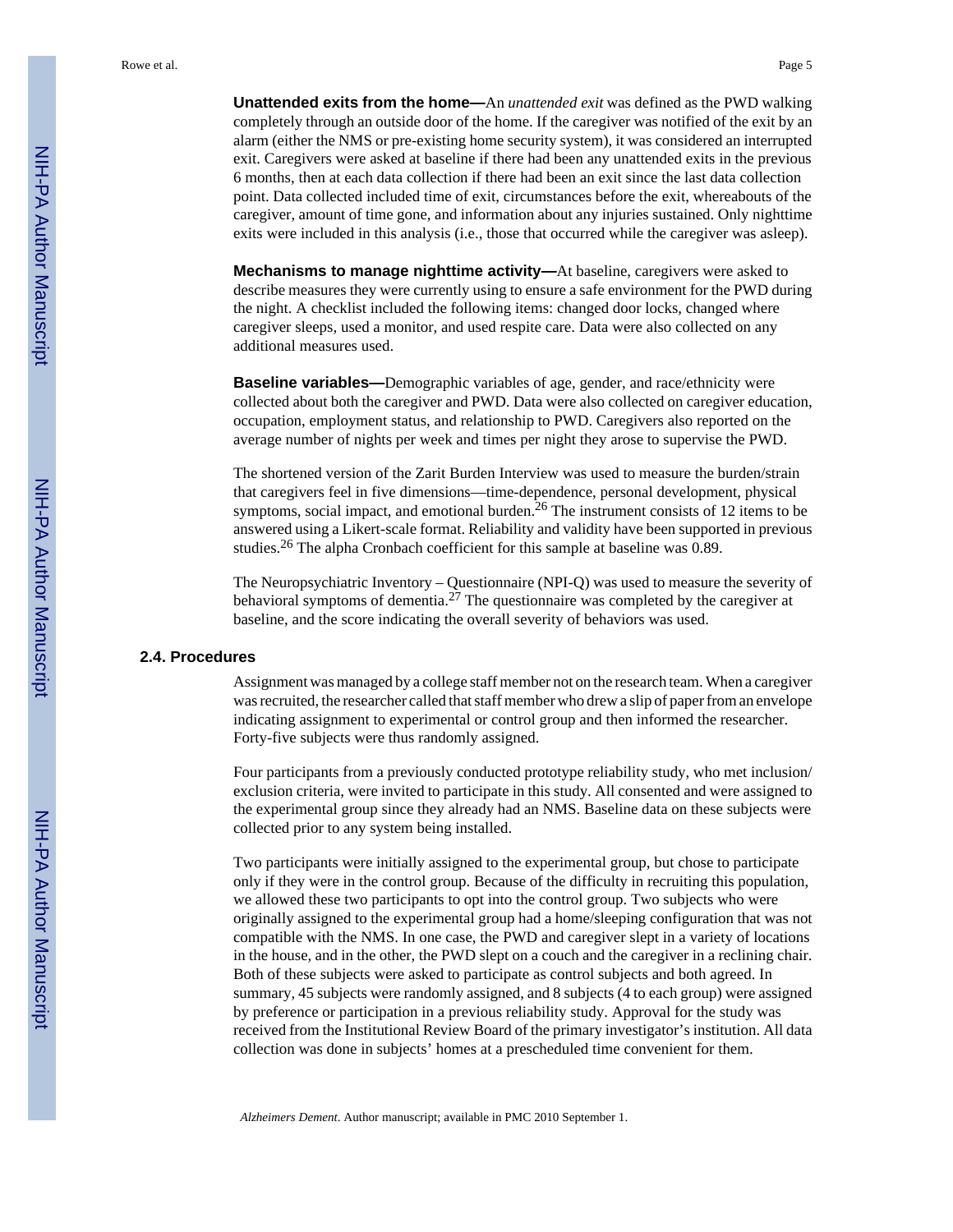Since the NMS was developed specifically for this study, it was critical to ensure its reliability after it was installed in each experimental home. This procedure has been detailed elsewhere. <sup>20</sup> Briefly, sensor and system activation data were collected continuously for a  $2-3$  week period, and the caregiver was educated on system operation at weekly visits. When a set of reliability proofs were met then, the reliability period ended. Proofs of feasibility were met for two consecutive weeks: no false negatives on bed or home exits, less than 10% false negatives on movement notifications through the home, and less than 10% false positives for any alarm. Four weeks after this point, the first post-test data collection was done. The NMS was successfully installed in all experimental homes, and all caregivers easily learned system operation. There were no system failures during the study.

#### **2.5. Statistical Analysis**

Univariate and bivariate statistics were used to describe the sample and determine whether there were significant differences between the groups. An alpha level of 0.05 was used for all statistics.

To determine if there was a significant group difference in the amount of time to first untoward event (either night injury or exit) between experimental and control groups, data were analyzed using the Kaplan-Meier estimate and displayed using a survival plot. Failures were defined as any time a subject had a nighttime injury or exit; cases were censored at the point they completed the study or left the study for an unrelated event. Days to failure (censor) was calculated as the number of days from the planned data collection date immediately following the event (or to final date of data collection) from baseline data collection date. A Cox proportional-hazards regression was done to determine relative risk and importance of covariates. SPSS 15.0 and NCSS 2001 were used to analyze the data.

# **3. Results**

#### **3.1. Baseline characteristics**

Table 1 displays the demographic characteristics of the 53 subjects. The average age of the PWD was 79.62 years and 62.37 years for the caregiver. There were 53% male PWDs; 80% of caregivers were female. Both PWDs and caregivers (all dyads matched) were 79% White (not Hispanic), 17% African-American, and 4% Hispanic. Thirty-two percent of caregivers were employed outside the home. Most caregivers (83%) had at least some college education.

At baseline, caregivers most frequently reported being awakened 1–2 times/night (66%), with 9% reporting being awakened >4 times/night. Awakenings as a result of PWD activity occurred nightly for 57% of caregivers. At baseline, a variety of techniques were employed to assist the caregiver in knowing when the PWD arose. These are detailed in Table 1, with the majority of subjects employing at least one measure. Of interest was that 7 caregivers (16%) actually changed their normal sleeping location in order to provide increased surveillance, highlighting how disruptive nighttime activity can be to caregivers' normal sleep routines.

Using a 7-day sleep diary, caregivers' baseline mean total sleep time per night was  $380 \pm 96$ ) minutes with an average total wake time of  $105 (\pm 80)$  minutes. Caregivers retired on average at 11:08 p.m. and arose at 7:22 a.m. Using independent *t*-tests, there were no significant differences in sleep diary variables between groups.

PWDs generally had moderate levels of dementia with a mean MMSE score of 13.83 (range 2–26). All but one was ambulatory at baseline. One subject required use of a wheelchair, but frequently attempted to exit the bed on his own accord. The average NPI-Q score was 11.73  $(\pm 7.06)$  with a range of .00 to 27.00. There was no significant difference between the experimental and control groups  $(t = 0.91, p = 0.37)$ .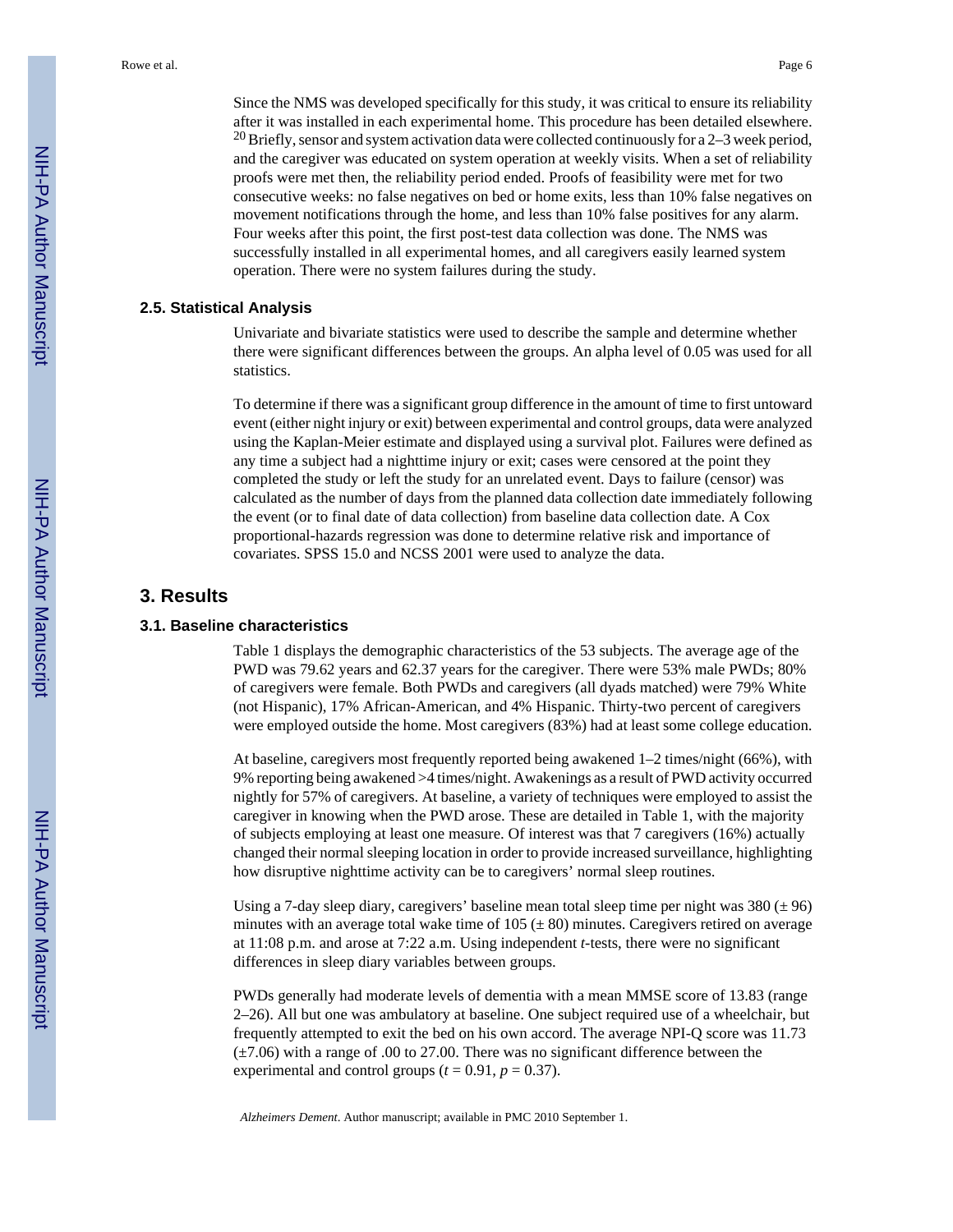There were no significant differences between the control and experimental groups on age, gender or race. There were proportionally more daughter caregivers in the control group although the difference did not reach statistical significance. Groups were not significantly different on MMSE scores of PWDs and did not differ on the average amount of time caregivers reported being up at night to provide care for PWDs. Furthermore, there were no significant differences at baseline between groups on the item from the NPI-Q that asks specifically about nighttime behaviors in terms of incidence, severity or caregiver distress rating.

At baseline, the average caregiver burden score was 2.79 on a scale of 1–5, indicating moderate levels of perceived burden; the control group had a significantly higher baseline burden scale than the experimental group. Caregiver burden did not increase with increased average number of caregiver night awakenings (categorized as 0,  $1-2$ ,  $3-4$ , or  $>4$ ) ( $F_{2,50}=0.80$ ,  $p=0.92$ ).

# **3.2. Retention and Adherence**

Approximately 60% of both experimental and control subjects completed the study. There were no withdrawals related to improper use or difficulty using the NMS, or because of problems adhering to study requirements. In the experimental group, the causes of study withdrawal were (# of subjects/study month exited): night event caused NHP ( $n=1/m$ onth 6); NHP related to dementia (n=2/months 4,8 ); NHP unrelated to dementia (n=2/months 2,8); died unrelated to study event (n=4/months 2,2,5,6); or, lost to follow-up (n=1/month 6) In the control group, the causes of study withdrawal were: night event caused NHP (n=2/months 2,5 ); NHP related to dementia (n=0); NHP unrelated to dementia (n=5/months 3,3,5,5,6); died unrelated to study event  $(n=2/months 4,4)$ ; or, lost to follow-up  $(n=1/month 3)$ .

All experimental caregivers used the system on a nightly basis throughout the trial. In one experimental home, a temporary caregiver was required after the primary caregiver became hospitalized. The temporary caregiver disabled the NMS by unplugging it and disconnecting the back-up battery (confirmed by researchers with visual inspection and reviewing events recorded in system log at home visit). The first night the system was disabled, the temporary caregiver slept through nighttime activity of the PWD who was subsequently injured, resulting in a permanent nursing home placement.

## **3.3. System reliability**

There were no reported false negatives of either the bed sensor or home exit sensors during the pilot study. When researchers viewed system logs during monthly visits, no evidence of false negatives was apparent. No subjects had any untoward event (injury or home exit) because the system failed to notify the caregiver that the PWD had left the bed/home.

# **3.4. Satisfaction with the NMS**

Means and standard deviations for the items on the Quebec User Evaluation of Satisfaction with Assistive Technology questionnaire at month 12 are reported in Table 2. The overall means (SD) for the "0" to "5"-scale at months 6 and 12 were 4.72  $(\pm 0.41)$  and 4.79  $(\pm 0.30)$ , respectively, indicating that subjects were very satisfied with the NMS. All experimental subjects completing the pilot study chose to keep the NMS at the study's conclusion.

#### **3.5. Injuries and exits**

Data were collected by caregiver report at baseline on injuries and exits that occurred in the previous six months. Four caregivers reported that there were unattended home exits of their care recipient during the night, but all were found easily on home property. Two night injuries were reported; both injuries were caused by falls, one resulting in a joint dislocation and bone fracture.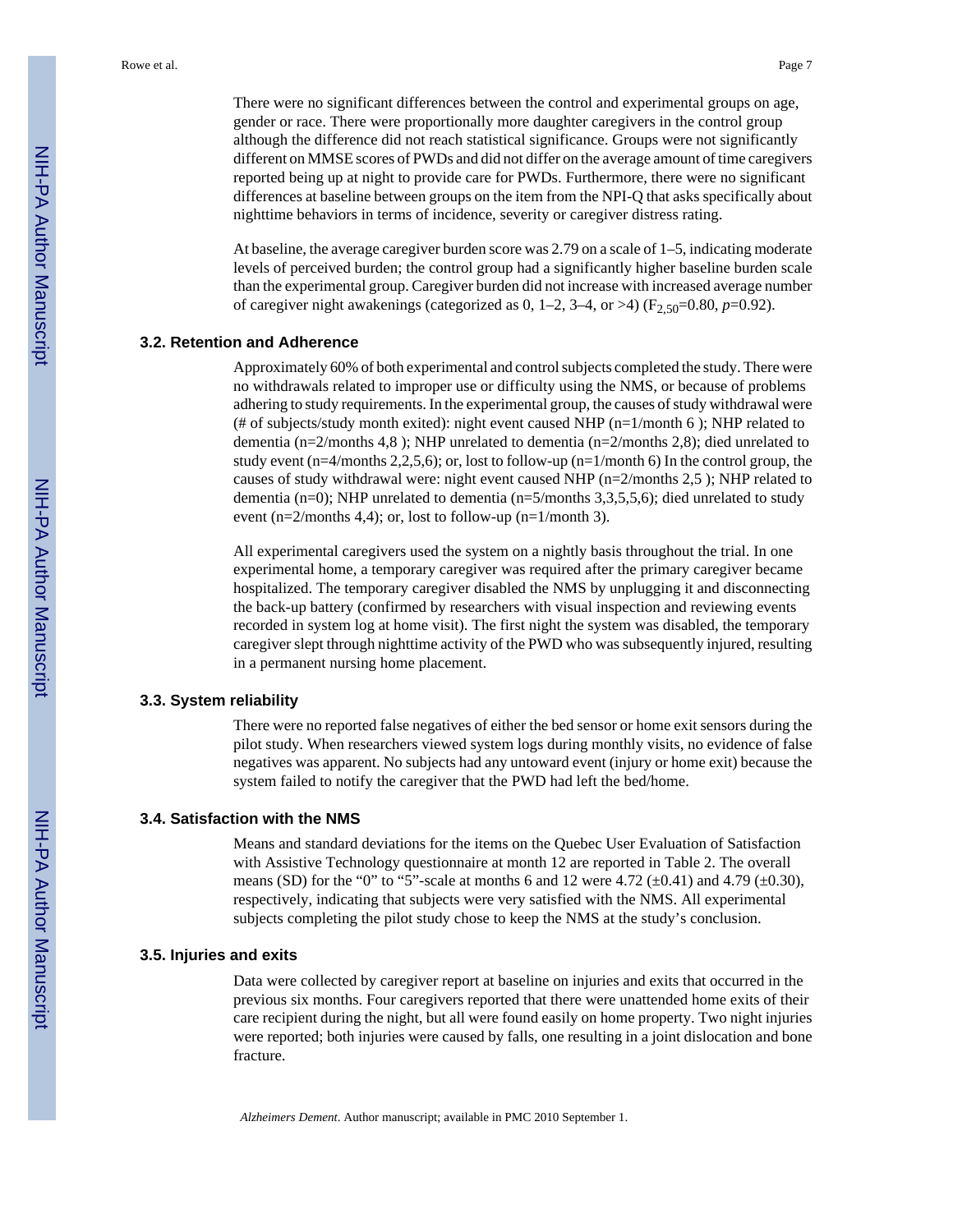During the study, nine subjects had at least one untoward event; six were related to falls and three were home exits (see Table 3). Seven of these events occurred while the caregiver was asleep, six in control subjects and one in an experimental subject when the NMS was disabled by a temporary caregiver. Two events in the experimental group occurred at night after the caregiver was awakened by the NMS. Four of these nine subjects required unplanned nursing home placement as a result of the untoward event.

#### **3.6. Group differences**

For the survival analysis we compared the total days from baseline to failure or censor between the experimental and control groups. The groups had approximately an equal number of subjects who were censored prior to completing the study [control,  $n=7$  (25.9%); experimental, n=9 (34.6%)] (see Table 1).

The Kaplan-Meier Survival Curve is presented in Figure 1, with the cumulative survival percent at each time point displayed in Table 1. A Mantel-Cox log rank test, used to test group differences, was not significant  $(X^2 = 1.78, p = 0.18)$ . The incidence of nighttime injuries could not be established when the study was designed; therefore, this pilot was powered on a different outcome variable (caregiver sleep), and the data collected can be used to correctly determine the power in subsequent studies.

Using the covariates of PWD age, gender, caregiver relation (spouse or adult child/grandchild) and the sleeping location of the caregiver (same room or not), a Cox proportional hazards regression was done to determine the influence of those covariates and the relative risk of a night event occurring. When the covariates were entered as a group, there was not a significant improvement in model fit  $(X^2 = 1.72, p = 0.79)$ . Similarly, there was not a significant improvement in fit when group was entered in the final step  $(X^2 = 3.01, p = 0.08; RR = 0.26,$  $p = 0.09$ ). However, future studies should consider sampling until there are at least 17 events as that provides a power of 0.80 with the effect size found in this study (relative risk  $\sim$  0.30).

#### **3.7. Secondary analyses**

In a secondary analysis of the data, subjects were grouped by whether or not the intervention was active at the time of an event (e.g., the NMS was in use at the time of the injury/exit). Using this strategy, there were seven injuries/exits sustained when no NMS was used (6 control subjects and 1 experimental subject), and two injuries/exits while the system was in use. The Kaplan-Meier survival curve is presented in Figure 2. A Mantel-Cox log rank test demonstrated that when the intervention was active, subjects were less likely to sustain injuries/exits than when no monitoring system was being used  $(X^2 = 3.58, p = 0.058)$ .

Using the same procedure as above, the Cox proportional hazards regression was run. Again, covariates had no significant effect, but stepping in the group variable significantly improved model fit  $(X^2 = 5.85, p = 0.02)$ . The relative risk was reduced by 86% when an NMS was used  $(RR = 0.24, p = .03; 95\% CI = 0.02 - 0.82).$ 

In order to determine whether night events were more likely to be associated with nursing home placement, a  $3 \times 4$  Chi-square analysis was done comparing event (none, day event, night event) to final disposition (remained home, nursing home placement resulting from event, nursing home placement/death not a result of an event). There were 13 subjects who had only day events (injuries, exits) with none of these events resulting in nursing home placement. There was a trend of nighttime injuries to be more likely associated with nursing home placement as compared to no event or daytime events ( $X^2 = 7.96$ ,  $p = 0.09$ ). Of subjects who had nighttime injuries, 30% resulted in nursing home placement. Subjects who had no injuries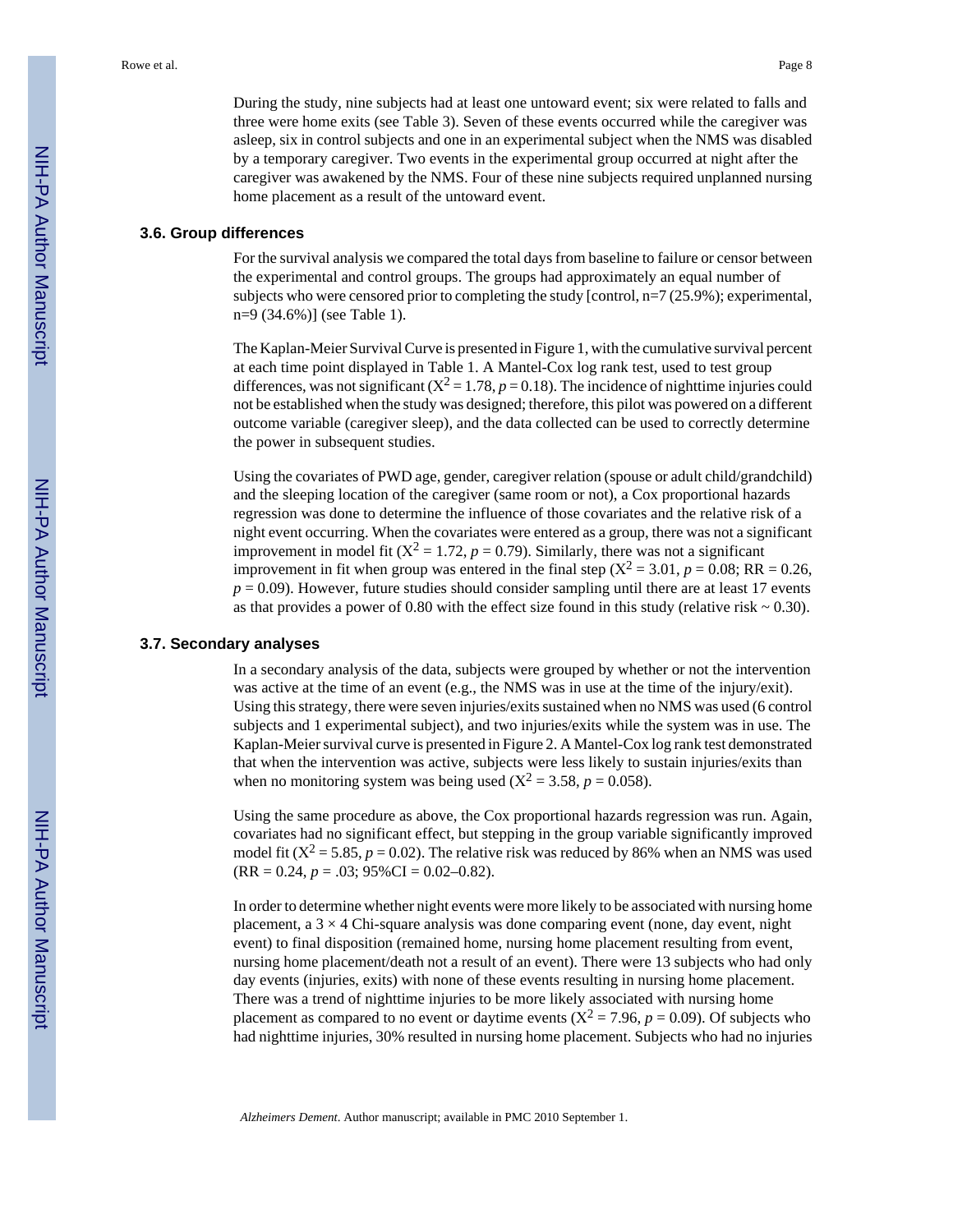or only daytime ones had a much lower possibility of nursing home placement (7%, 0%, respectively).

# **Discussion**

The NMS was a highly reliable system for monitoring nighttime activity in PWDs living in their own homes with family caregivers. Caregivers reported satisfaction with the NMS's ease of use and its features, and expressed confidence that the system prevented nighttime injuries and home exits. Even after the study was over, caregivers continued to use the NMS. When used correctly, the NMS was effective in reducing events during times caregivers were asleep.

The NMS addresses a particularly difficult behavior in PWDs, that of nighttime activity. Other researchers have identified that caregiver fatigue resulting from trying to manage the PWD during the night is a primary reason for nursing home placement. In this study, it was evident that night exits and injuries can also precipitate nursing home placement, generally a solution of last resort for caregivers. The NMS has the potential to ameliorate the devastating triad of consequences that results from nighttime activity and possibly delay nursing home placement.

Findings of this study indicate that informal caregivers, even older caregivers, can reliably and correctly use technological solutions to assist them in care of their relatives. It is critical to bring this technology to market and continue to develop other technologies that can assist informal caregivers. Future research should be conducted including a randomized clinical trial of the NMS. Measures of nighttime injury and exit should be improved to provide more detail about the events; this information can be used to make adjustments to the system that may improve its utility in this setting. Data from this study on caregiver outcomes will be published separately.

In conclusion, the NMS represents a technology that can significantly improve the ability of informal caregivers to provide a safe environment throughout the night in homes of PWDs.

# **Acknowledgments**

The authors wish to acknowledge the study funding agency: National Institute for Nursing Research, Night Alert Prompting System, 1R41N004952-01A1 2R42NR004952-02A2. The authors thank the following individuals for their work on the project and/or manuscript: Amy Lawson, Suzanne Aparicio, Kevin Strauss, and Hyo-Chol Ahn.

# **Reference List**

- 1. Alzheimer's disease facts and figures. Alzheimer & Demen 2008;4:1–41.(Appendix)
- 2. Statistics and prevalence of Alzheimer's disease. Chicago: Alzheimer's Association; 1998 Jul.
- 3. Schulz R, Belle SH, Czaja SJ, McGinnis KA, Stevens A, Zhang S. Long-term care placement of dementia patients and caregiver health and well-being. JAMA 2004;292:961–7. [PubMed: 15328328]
- 4. Michel JP, Zekry D, Mulligan R, Giacobini E, Gold G. Economic considerations of Alzheimer's disease and related disorders. Aging (Milano) 2001;13:255–60. [PubMed: 11442307]
- 5. Karlawish JH, Klocinski JL, Merz J, Clark CM, Asch DA. Caregivers' preferences for the treatment of patients with Alzheimer's disease. Neurology 2000;55:1008–14. [PubMed: 11061260]
- 6. Hope T, Keene J, Gedling K, Fairburn C, Jacoby R. Predictors of institutionalization for people with dementia living at home with a carer. Int J of Geriatr Psychiatry 1998;13:682–90. [PubMed: 9818303]
- 7. Pollak CP, Perlick D, Alexopoulos G, Gonzales A. Disruptive nighttime behaviors in elder caregiver pairs. Sleep Res 1994;23:305.
- 8. Pollak CP, Perlick D. Sleep problems and institutionalization of elderly. Journal of Geriatr Psychiatry and Neurology 1991;4:204–10.
- 9. Ancoli-Israel S, Klauber MR, Gillin JC, Campbell SS, Hofstetter CR. Sleep in non-institutionalized Alzheimer's disease patients. Aging Clin Exp Res 1994;6:1–8.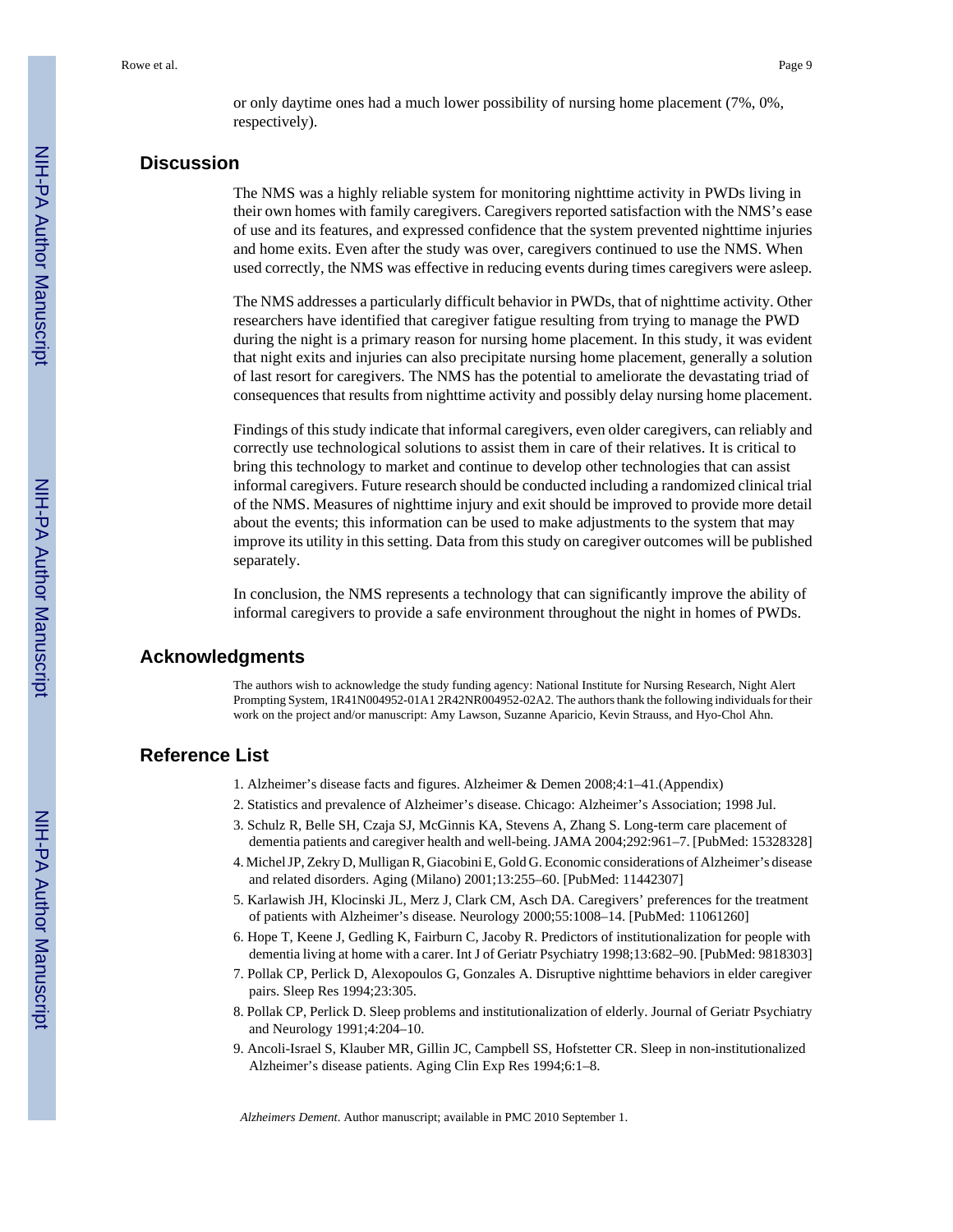- 10. Klein DA, Steinberg M, Galik E, Steele C, Sheppard JM, Warren A, et al. Wandering behaviour in community-residing persons with dementia. Int J Geriatr Psychiatry 1999;14:272–9. [PubMed: 10340188]
- 11. McCurry SM, Gibbons LE, Logsdon RG, Vitiello MV, Teri L. Nighttime insomnia treatment and education for Alzheimer's disease: a randomized, controlled trial. J Am Geriatr Soc 2005;53:793– 802. [PubMed: 15877554]
- 12. Craig D, Mirakhur A, Hart DJ, McIlroy SP, Passmore AP. A cross-sectional study of neuropsychiatric symptoms in 435 patients with Alzheimer's disease. Am J Geriatr Psychiatry 2005;13:460–8. [PubMed: 15956265]
- 13. McCurry SM, Logsdon RG, Teri L, Vitiello MV. Sleep disturbances in caregivers of persons with dementia: contributing factors and treatment implications. Sleep Med Rev 2007;11:143–53. [PubMed: 17287134]
- 14. Hurley AC, Gauthier MA, Horvath KJ, Harvey R, Smith SJ, Trudeau S, et al. Promoting safer home environments for persons with Alzheimer's disease. The Home Safety/Injury Model. J Gerontol Nurs 2004;30:43–51. [PubMed: 15227936]
- 15. Rowe MA, Fehrenbach N. Injuries sustained by community-dwelling individuals with dementia. Clin Nurs Res 2004;13:98–110. [PubMed: 15104853]discussion 1–6
- 16. Rowe MA, Glover JC. Antecedents, descriptions and consequences of wandering in cognitivelyimpaired adults and the Safe Return (SR) program. Am J Alzheimers Dis Other Demen 2001;16:344– 52. [PubMed: 11765859]
- 17. Rowe MA, Bennett V. A look at deaths occurring in persons with dementia lost in the community. Am J Alzheimers Dis Other Demen 2003;18:343–8. [PubMed: 14682082]
- 18. Richards K. Effect of activity on sleep in cognitively-impaired veterans: A pilot study. Sleep Res 1997;26:587.
- 19. Gaugler JE, Edwards AB, Femia EE, Zarit SH, Stephens MA, Townsend A, et al. Predictors of institutionalization of cognitively impaired elders: family help and the timing of placement. J Gerontol B Psychol Sci Soc Sci 2000;55:P247–55. [PubMed: 11584881]
- 20. Rowe M, Lane S, Phipps C. CareWatch: A home monitoring system for use in homes of persons with cognitive impairment. Top in Geriatr Rehab 2007;23:3–8.
- 21. Braekhus A, Oksengard AR, Engedal K, Laake K. Social and depressive stress suffered by spouses of patients with mild dementia. Scand J Prim Health Care 1998;16:242–6. [PubMed: 9932319]
- 22. Demers L, Weiss-Lambrou R, Ska B. Item analysis of the Quebec User Evaluation of Satisfaction with Assistive Technology (QUEST). Assist Technol 2000;12:96–105. [PubMed: 11508406]
- 23. American National Standard method of recording basic facts relating to the nature and occurrence of work injuries. New York: American National Standards Institute; 1969. Report No.: ANAI Z16.2– 1962 (R1969)
- 24. Oleske DM, Wilson RS, Bernard BA, Evans DA, Terman EW. Epidemiology of injury in people with Alzheimer's disease. J Am Geriatr Soc 1995;43:741–6. [PubMed: 7602023]
- 25. Rowe M, Fehrenbach N. Injuries sustained by individuals with dementia living in the community living in the community: Classification and disposition. Appl Nurs Res. submitted
- 26. O'Rourke N, Tuokko HA. Psychometric properties of an abridged version of The Zarit Burden Interview within a representative Canadian caregiver sample. Gerontologist 2003;43:121–7. [PubMed: 12604753]
- 27. Kaufer DI, Cummings JL, Ketchel P, Smith V, MacMillan A, Shelley T, et al. Validation of the NPI-Q, a brief clinical form of the Neuropsychiatric Inventory. J Neuropsychiatry Clin Neurosci 2000;12:233–9. [PubMed: 11001602]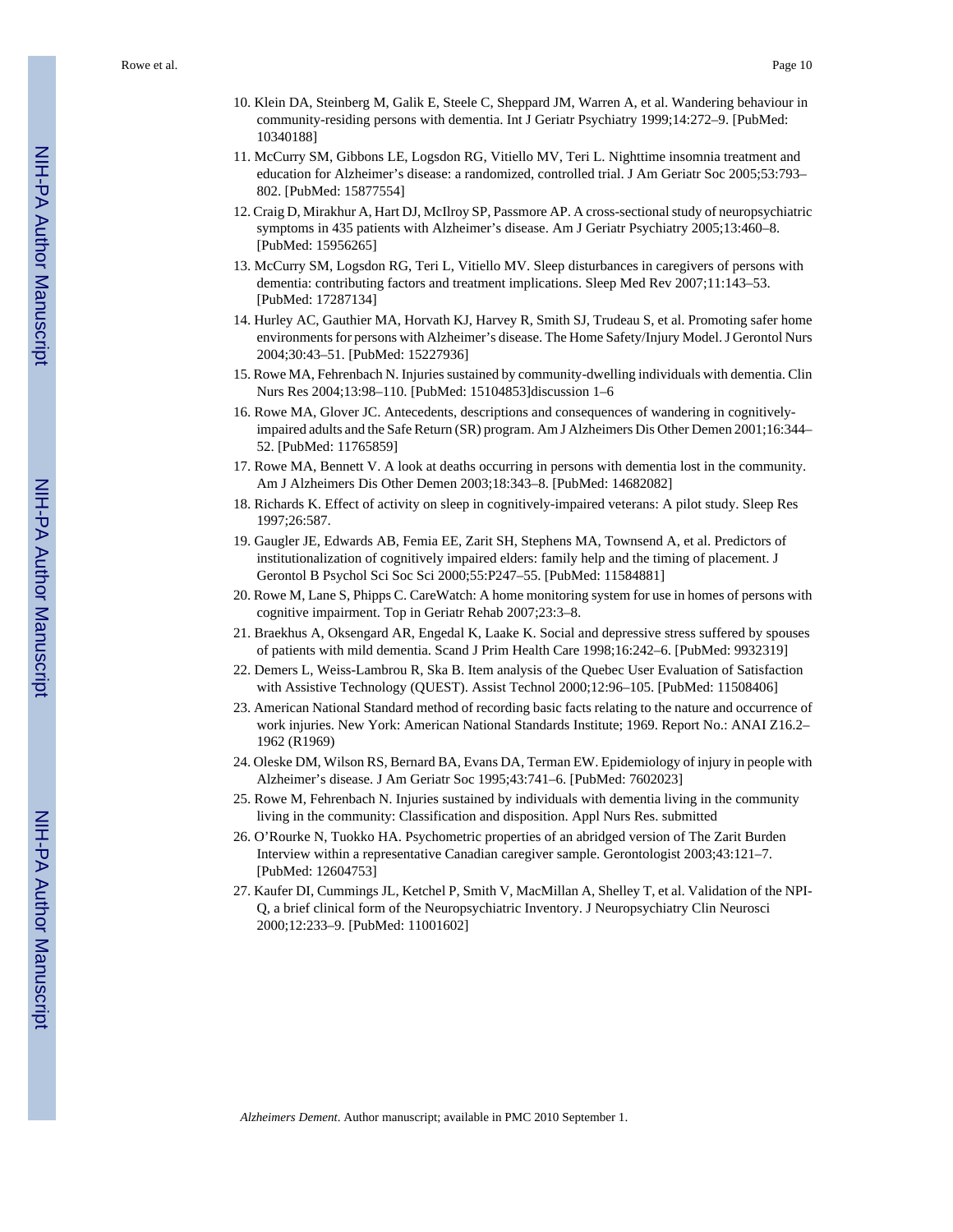

**Figure 1.** Survival Curve of Analysis by Group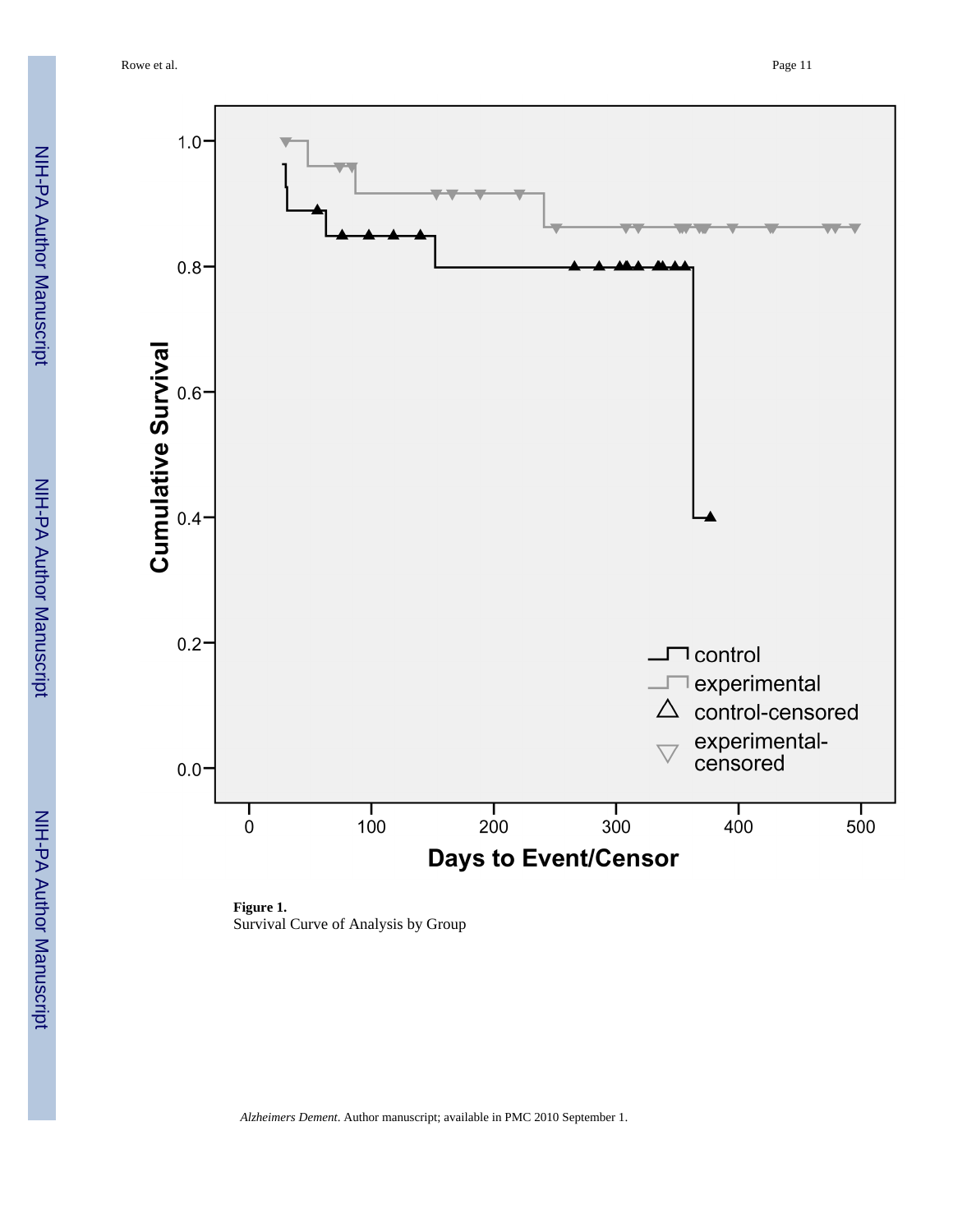Rowe et al. Page 12



**Figure 2.** Survival Curve of Analysis by Actual Use of Intervention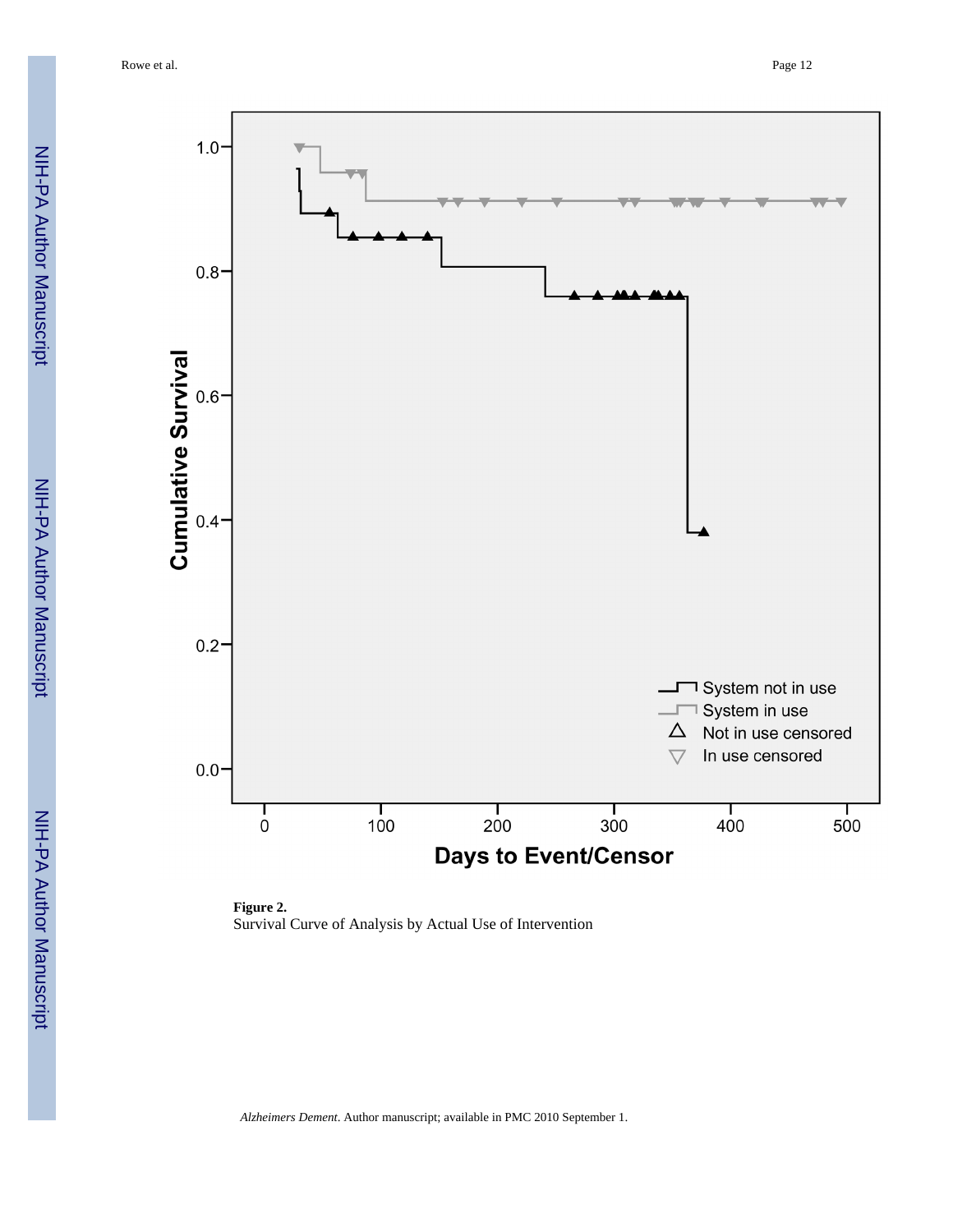# Group Comparison Demographic and Clinical Variables at Baseline

|                                                 | <b>ExperimentalControlTest statistic</b> |           |                     |
|-------------------------------------------------|------------------------------------------|-----------|---------------------|
| Age in years (person with dementia)             | 78.45                                    | 80.75     | $0.32$ <sup>*</sup> |
| Age in years (caregiver)                        | 61.35                                    | 63.37     | $0.54$ <sup>*</sup> |
| Female (person with dementia)                   | 42.0%                                    | 52.0%     | $0.49^{T}$          |
| Female (caregiver)                              | 73.0%                                    | 85.0%     | $0.28$ <sup>T</sup> |
| Caregiver relationship to care recipient        |                                          |           | $0.17^{T}$          |
| Wife                                            | 46.2%                                    | 33.3%     |                     |
| Husband                                         | 11.5%                                    | 11.1%     |                     |
| Daughter                                        | 23.1%                                    | 51.9%     |                     |
| Son                                             | 15.4%                                    | 3.7%      |                     |
| Granddaughter                                   | 3.8%                                     | 0.0%      |                     |
| Race/Ethnicity                                  |                                          |           | 0.29 <sup>T</sup>   |
| White, not Hispanic                             | 73.0%                                    | 85.0%     |                     |
| African-American                                | 19.0%                                    | 15.0%     |                     |
| Hispanic                                        | 8.0%                                     | 0.0%      |                     |
| Caregiver burden score                          | 2.65                                     | 3.03      | $0.06*$             |
| Average time caregiver awake (minutes)          | $31 - 60$                                | $31 - 60$ | 0.41                |
| Caregiver sleeping location                     |                                          |           | $1.54^{T}$          |
| Same room                                       | 60%                                      | 40%       |                     |
| Different room                                  | 40%                                      | 60%       |                     |
| MMSE score (person with dementia)               | 13.67                                    | 14.00     | $0.91$ <sup>*</sup> |
| Measures to manage nighttime activity (overall) | 74.1%                                    | 71.4%     | $0.04^{T}$          |
| Increased surveillance                          | 37.0%                                    | 14.3%     |                     |
| Changed door locks                              | 14.8%                                    | 23.8%     |                     |
| Other monitors (baby monitors, security system) | 18.5%                                    | 33.3%     |                     |
| Respite                                         | 3.7%                                     | 0.0%      |                     |
| Changes to home environment                     | 18.5%                                    | 19.0%     |                     |

Key. Test statistic for group differences -

*\** Independent samples *t*- test.

 $\vec{\tau}$ Chi-Square test; all test statistics were not significant at  $\alpha = 0.05$ .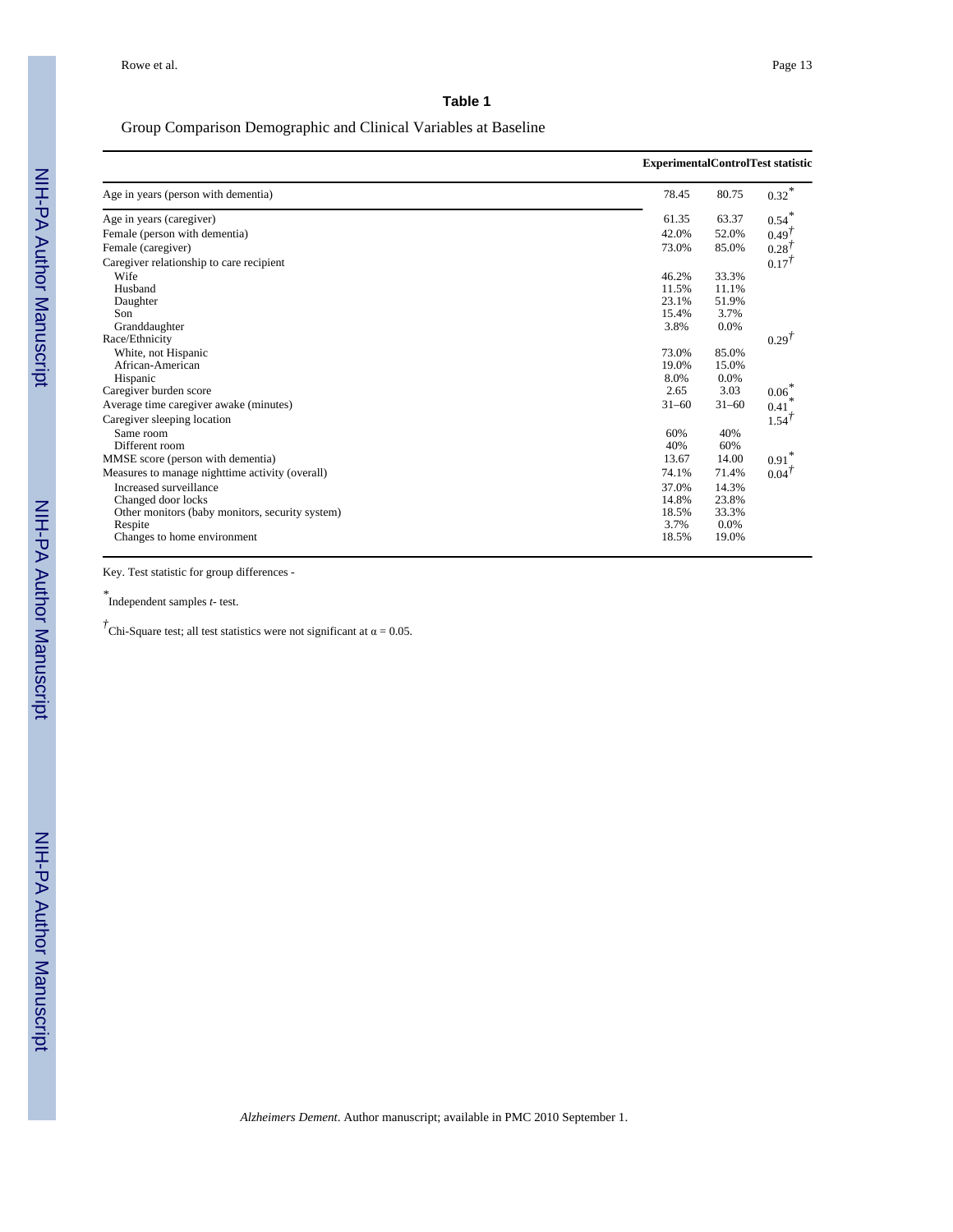#### **Table 2**

# Satisfaction Scale Means/Standard Deviations

| <b>Item</b>                                               | Mean <sup>a</sup> | <b>SD</b> |
|-----------------------------------------------------------|-------------------|-----------|
| Activating NMS for night monitoring                       | 4.92              | 0.27      |
| Individualizing the alarms to meet your needs             | 4.69              | 0.48      |
| Notification of exits from bed                            | 4.83              | 0.38      |
| Notification of your relative's movement in the home      | 4.58              | 0.66      |
| Notification of your relative's movement out of the home  | 5.00              | 0.00      |
| Easy to use                                               | 4.83              | 0.57      |
| Preventing injuries in your relative                      | 4.91              | 0.28      |
| Preventing your relative from exiting the home unattended | 5.00              | 0.00      |
| Improving the quality of your sleep                       | 4.50              | 0.67      |
| Improving your ability to cope with your relative         | 4.83              | 0.38      |

Key. PWD – person with dementia;

*a* Likert scale – 0=not satisfied at all, 5=very satisfied.